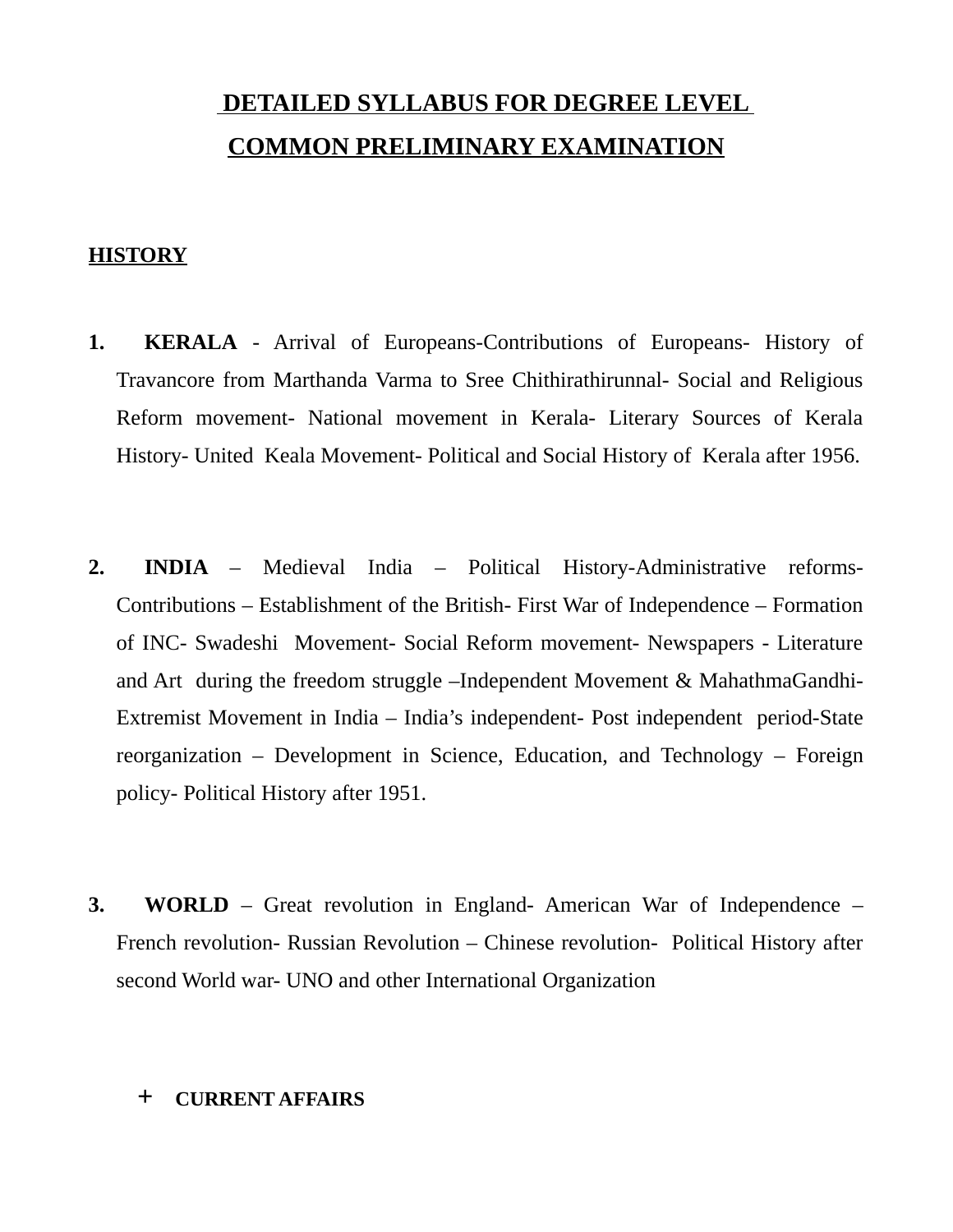## **GEOGRAPHY**

- **1.** Basics of Geography Earth Structure Atmosphere –Rocks Landforms-Pressure Belt and Winds- Temperature and Seasons- Global Issues- Global warmingvarious forms of Pollutions – Maps- Topographic Maps and Signs – Remote Sensing – Geographic Information System-Oceans and its various movements – Continents – World Nations and its specific features.
- **2.** INDIA Physiography- States and Its features- Northern Mountain Region Rivers- Northern Great Plain – Peninsular Plateau- Costal Plain – Climate – Natural Vegetation- Agriculture – Minerals and Industries- Energy Sources- Transport system – Road- Water- Railway- Air.
- **3.** Kerala- Physiography- Districts and Its features- Rivers- Climate Natural Vegetation- Wild life- Agriculture and research centers – Minerals and Industries-Energy Sources- Transport system – Road- Water- Railway- Air.

## **+ CURRENT AFFAIRS**

## **ECONOMICS**

National Income - Per Capita Income – Factors of Production- Economic Sectors of Production – Indian Economic Planning- Five Year Plans- NITI Aayog – Types and Functions of Economic Institutions – Reserve Bank & Functions – Public revenue – Tax and Non Tax revenue – Public Expenditure – Budget – Fiscal Policy – Consumer Protection & Rights

### **+ CURRENT AFFAIRS**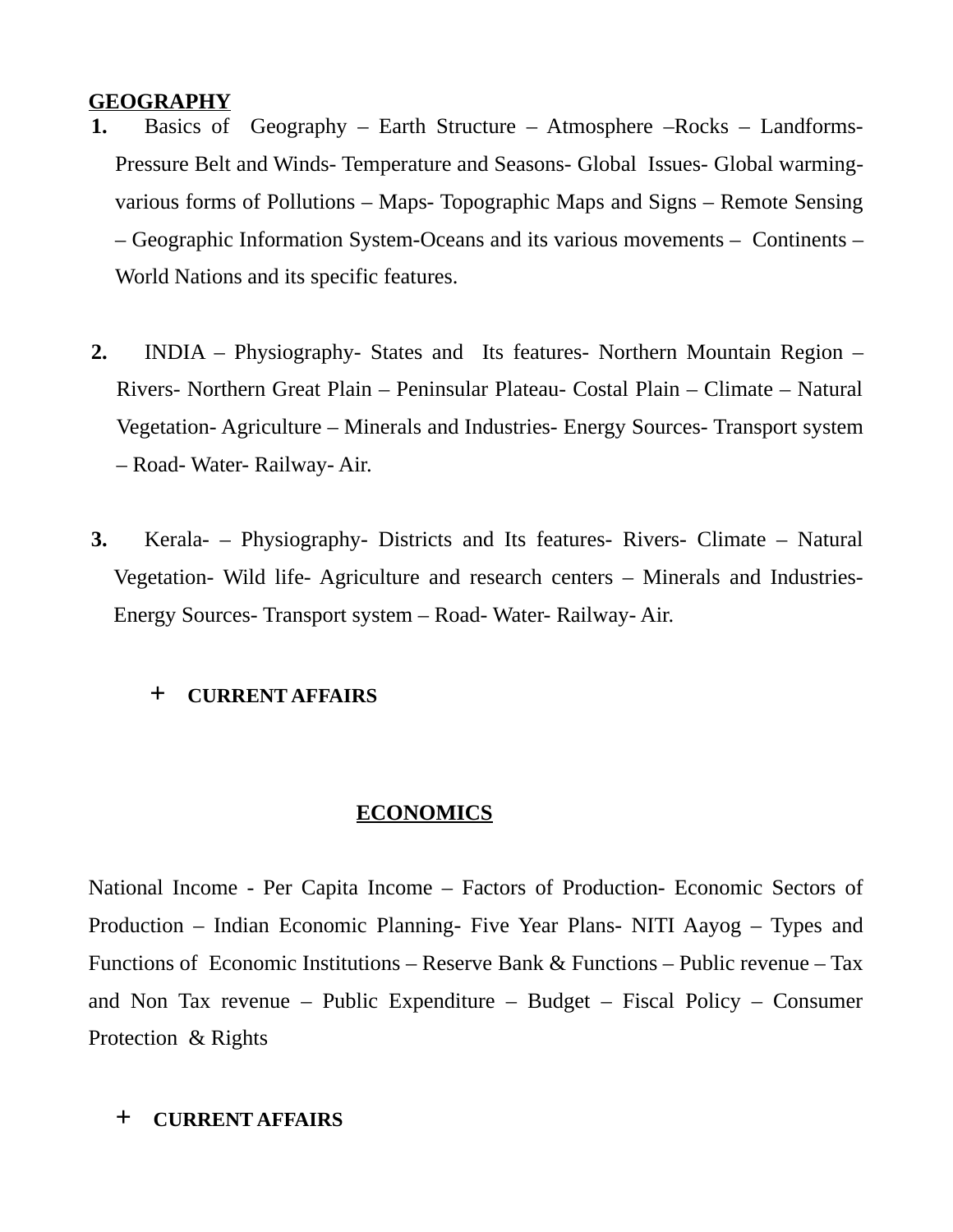#### **CIVICS**

Public Administration – Bureaucracy –Features and Function – Indian Civil Service – State Civil Service – E\_Governance – Information Commission and Right to information Act – Lokpal & Lokayuktha - Government – Executive, Judiciary, Legislature. Election – Political Parties. Human Rights – Human Rights Organizations. Act and Rules regarding Consumer Protection, Watershed Management – Labour and Employment, National Rural Employment Policies, Land Reforms, Protection of women, Children, and Old age People, Social Welfare, Social Security. Socio-Economic Statistical Data.

#### **+ CURRENT AFFAIRS**

#### **INDIAN CONSTITUTION**

Constituent Assembly – Preamble - Fundamental Rights – Directive principles – Fundamental Duties – Citizenship – Constitutional Amendments – Panchayath Raj – Constitutional Institutions and their Functions - Emergency- Union List- State List – Concurrent List

### **+ CURRENT AFFAIRS**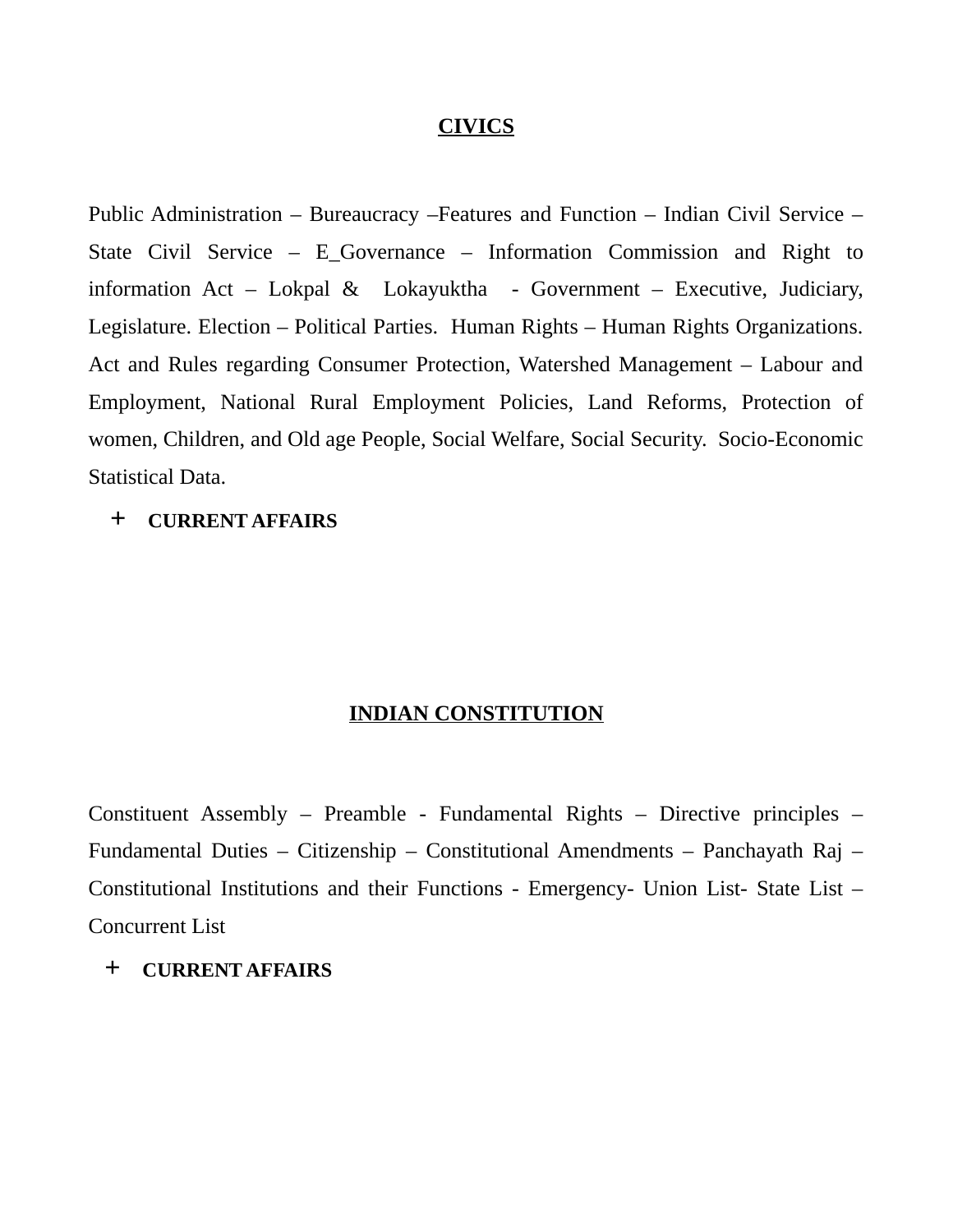## **ARTS, SPORTS & LITERATURE**

#### കല

കേരളത്തിലെ പ്രധാന ദൃശ്യ-ശ്രാവ്യകലകൾ ഇവയുടെ ഉദ്ഭവം, വ്യാപനം, പരിശീലനം എന്നിവകൊണ്ട്

- പ്രശ്സ്തമായ സ്ഥലങ്ങള്
- പ്രശ്സ്തമായ സ്ഥാപനങ്ങള്
- പ്രശസ്തരായ വ്യക്തികൾ
- പ്രശ്സ്തരായ കലാകാരന്മാര്
- പ്രശ്സ്തരായ എഴുത്തുകാര്

#### കായിലകം

- 1. കായികരംഗത്ത് വ്യക്തിമുദ്രപതിപ്പിച്ച കേരളത്തിലേയും ഇന്ത്യയിലേയും ലോകത്തിലേയും പ്രധാന കായിലകതാരങ്ങള്, അവ്രുടെടെ കായിലക ഇനങ്ങള്, അവ്രുടെടെ േനട്ടങ്ങള്, അവ്ര്ക്ക് ലഭിച്ചിട്ടുള്ള ബഹുമതികൾ.
- 2. പ്രധാന അവാർഡുകൾ അവാർഡ് ജേതാക്കൾ ഓരോ അവാർഡും ഏഇമേഖലയിലെ പ്രകടനത്തിനാണ് നല്ലന്നത് എന്ന അറിവ്.
- 3. പ്രധാന ട്രോഫികൾ ബന്ധപ്പെട്ട മത്സരങ്ങൾ $\prime$  കായിക ഇനങ്ങൾ $\boldsymbol{\cdot}$
- 4. പ്രധാന കായിക ഇനങ്ങൾ പങ്കെടുക്കുന്ന കളിക്കാരുടെ എണ്ണം**.**
- 5. കളികളുമായി ബന്ധപ്പെട്ട പ്രധാന പദങ്ങൾ  $(\mathrm{Terms})$
- 6. ഒളിമ്പിക്സ്
	- അടെിലസ്ഥാന വ്ിലവ്രങ്ങള്
	- പ്രധാന വേദികൾ/ രാജ്യങ്ങൾ
	- പ്രശസ്തമായ വിജയങ്ങൾ / കായിക താരങ്ങൾ
	- ഒളിമ്പിക്സിൽ ഇന്ത്യയുടെ ശ്രദ്ധേയമായ പ്രകടനങ്ങൾ
	- വിന്റർ ഒളിമ്പിക്സ്
	- പാര ഒളിമ്പിക്സ്
- 7. ഏഷ്യൻ ഗയിംസ്, ആഫ്രോ ഏഷ്യൻ ഗയിംസ്, കോമൺവെൽത്ത് ഗയിംസ്, സാഫ് ഗയിംസ്
	- വേദികൾ
	- രാജ്യങ്ങൾ
	- ഇന്ത്യയുടെ ശ്രദ്ധേയമായ പ്രകടനം
	- ഇതര വസ്തതകൾ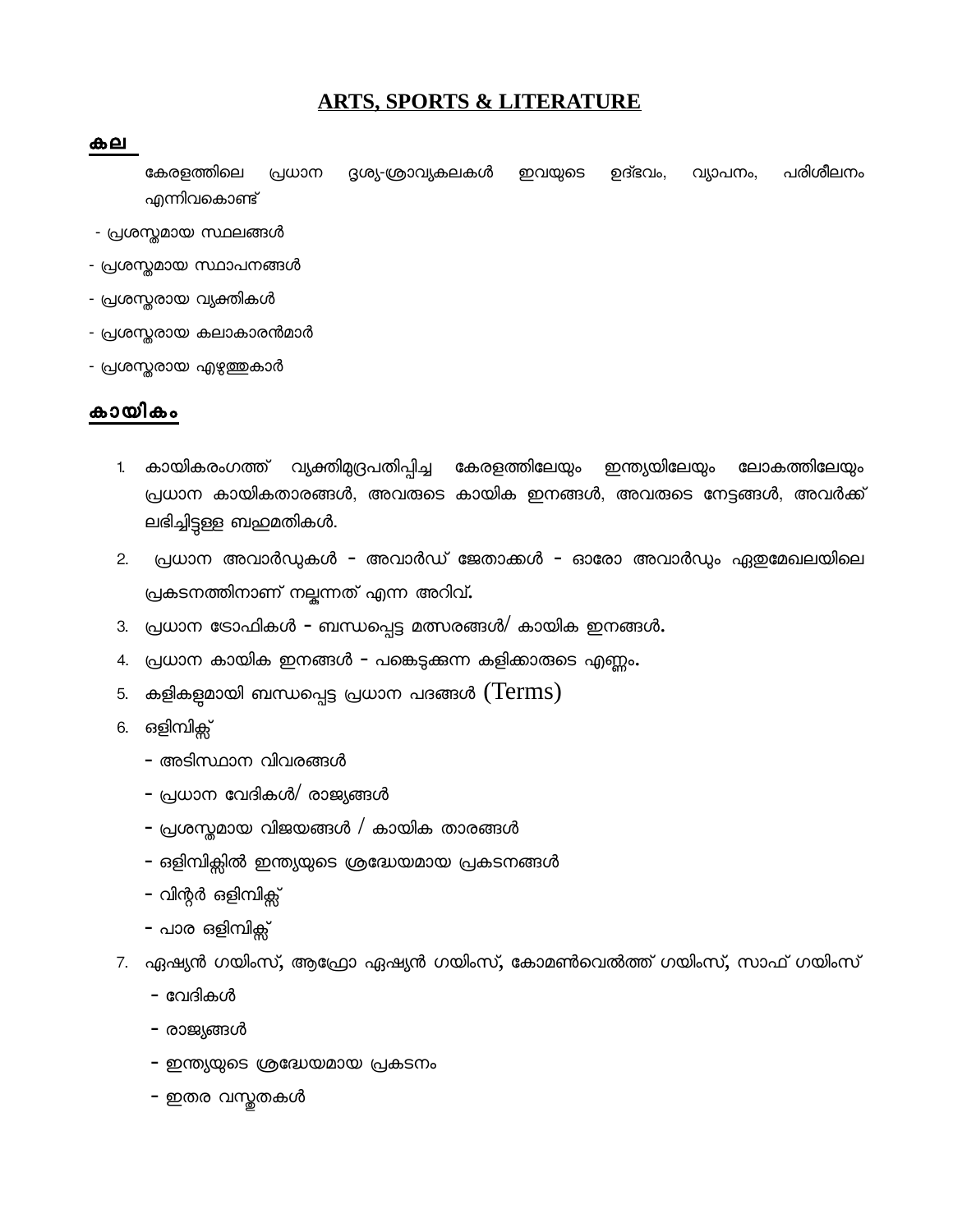- 8. ദേശീയ ഗയിംസ് (National Games)
- 9. ഗയിലംസ് ഇനങ്ങള് മതരങ്ങള്

- താരങ്ങള്, േനട്ടങ്ങള്

10. ഓരോ രാജ്യത്തിന്റേയും ദേശീയ കായിക ഇനങ്ങൾ / വിനോദങ്ങൾ

#### സാഹിത്യം

- 1. മലയാളത്തിലെ പ്രധാന സാഹിത്യ പ്രസ്ഥാനങ്ങൾ ആദ്യക്ലതികൾ, കർത്താക്കൾ
- 2. ഓരോ പ്രസ്ഥാനത്തിലേയും പ്രധാനകൃതികൾ അവയുടെ കർത്താക്കൾ
- 3. എഴുത്തുകാര് തലിലകാനാമങ്ങള്, അപരനാമങ്ങള്
- $4.$  കഥാപാത്രങ്ങൾ കൃതികൾ
- 5. പ്രശസ്തമായ വരികൾ കൃതികൾ എഴുത്തുകാർ
- $6.$  മലയാള പത്രപ്രവർത്തനത്തിന്റെ ആരംഭം, ഇടക്കം കറിച്ചവർ, ആനുകാലികങ്ങൾ
- $7.$  പ്രധാനപ്പെട്ട അവാർഡുകൾ / ബഹ്മമതികൾ
	- അവ്ാര്ഡിലനര്ഹരായ എഴുത്തുകാര്
	- കൃതികൾ
- 8. ജ്ഞാനപീഠം നേടിയ മലയാളികൾ അനുബന്ധ വസ്തതകൾ
- $9$ . മലയാള സിനിമയുടെ ഉദ്ഭവം, വളർച്ച, നാഴികക്കല്ലകൾ, പ്രധാന സംഭാവനനല്ലിയവർ, മലയാള സിനിമയും ദേശീയ അവാർഡും.

#### സംസ്കാരം

- 1. കേരളത്തിലെ പ്രധാന ആഘോഷങ്ങൾ, ആഘോഷങ്ങളമായി ബന്ധപ്പെട്ട സ്ഥലങ്ങൾ പ്രശ്സ്തമായ ഉതവ്ങ്ങള്.
- 2. കേരളത്തിലെ സാംസ്കാരിക കേന്ദ്രങ്ങൾ, ആരാധനാലയങ്ങൾ, സാംസ്കാരിക നായകർ, അവരുടെ സംഭാവനകൾ
- **+ CURRENT AFFAIRS**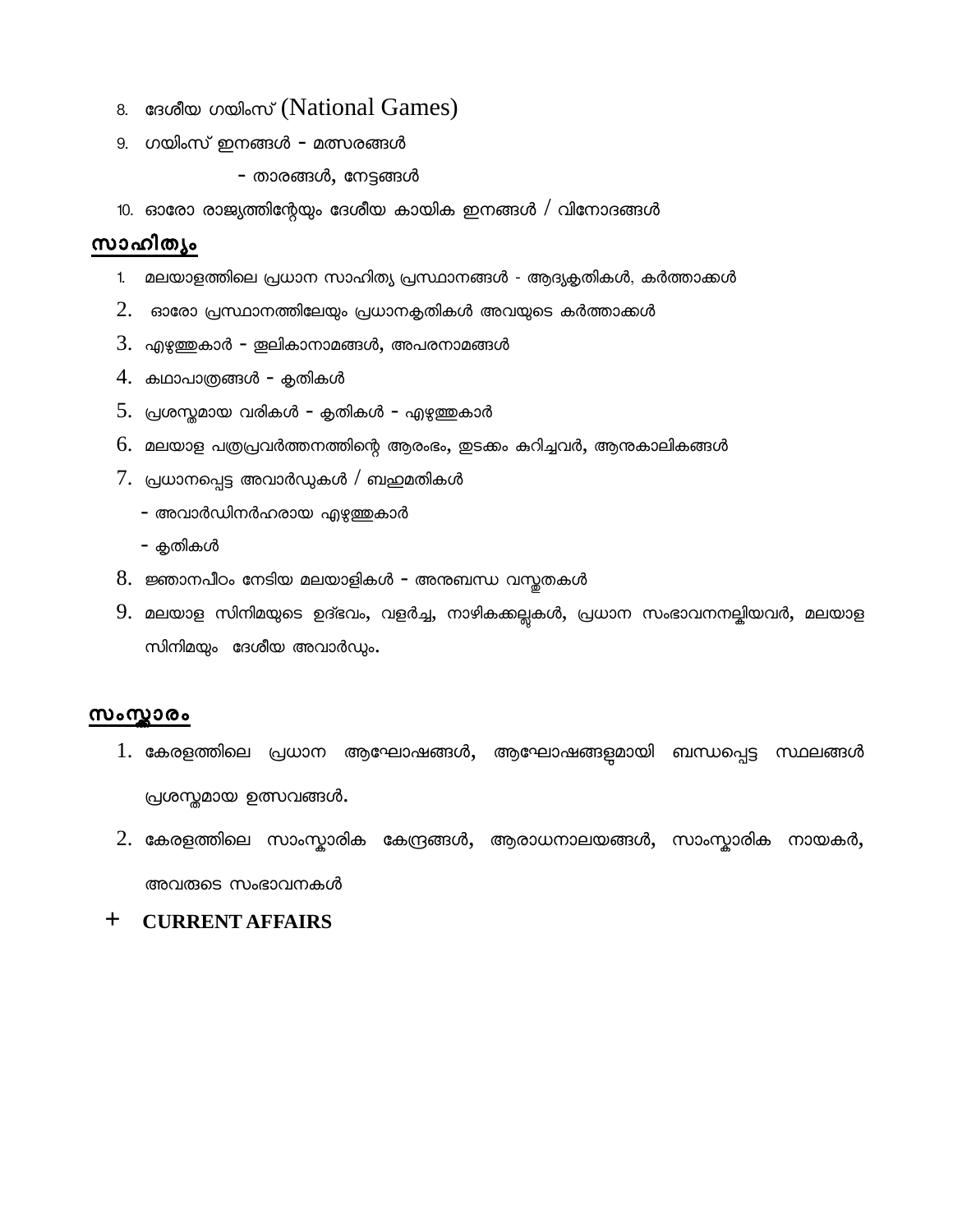## **COMPUTER SCIENCE**

## **Basics of Computer**

- Hardware
	- o Input Devices (Names and uses)
	- o Output Devices (Names and uses/features)
	- o Memory devices Primary and Secondary (Examples, Features)
- Software
	- o Classification System software and Application software
	- o Operating System Functions and examples
	- o Popular Application software packages Word processors, Spreadsheets, Database packages, Presentation, Image editors (Uses, features and fundamental concepts of each)
	- o Basics of programming Types of instructions (Input, Output, Store, Control transfer) (*Languages need not be considered*)
- Computer Networks
	- o Types of networks LAN, WAN, MAN (Features and application area)
	- o Network Devices Media, Switch, Hub, Router, Bridge, Gateway (Uses of each)
- Internet
	- o Services WWW, E-mail, Search engines (Examples and purposes)
	- o Social Media (Examples and features)
	- o Web Designing Browser, HTML (Basics only)
- Cyber Crimes and Cyber Laws
	- o Types of crimes (Awareness level)
	- o IT Act and Other laws (Awareness level)
	- **CURRENT AFFAIRS**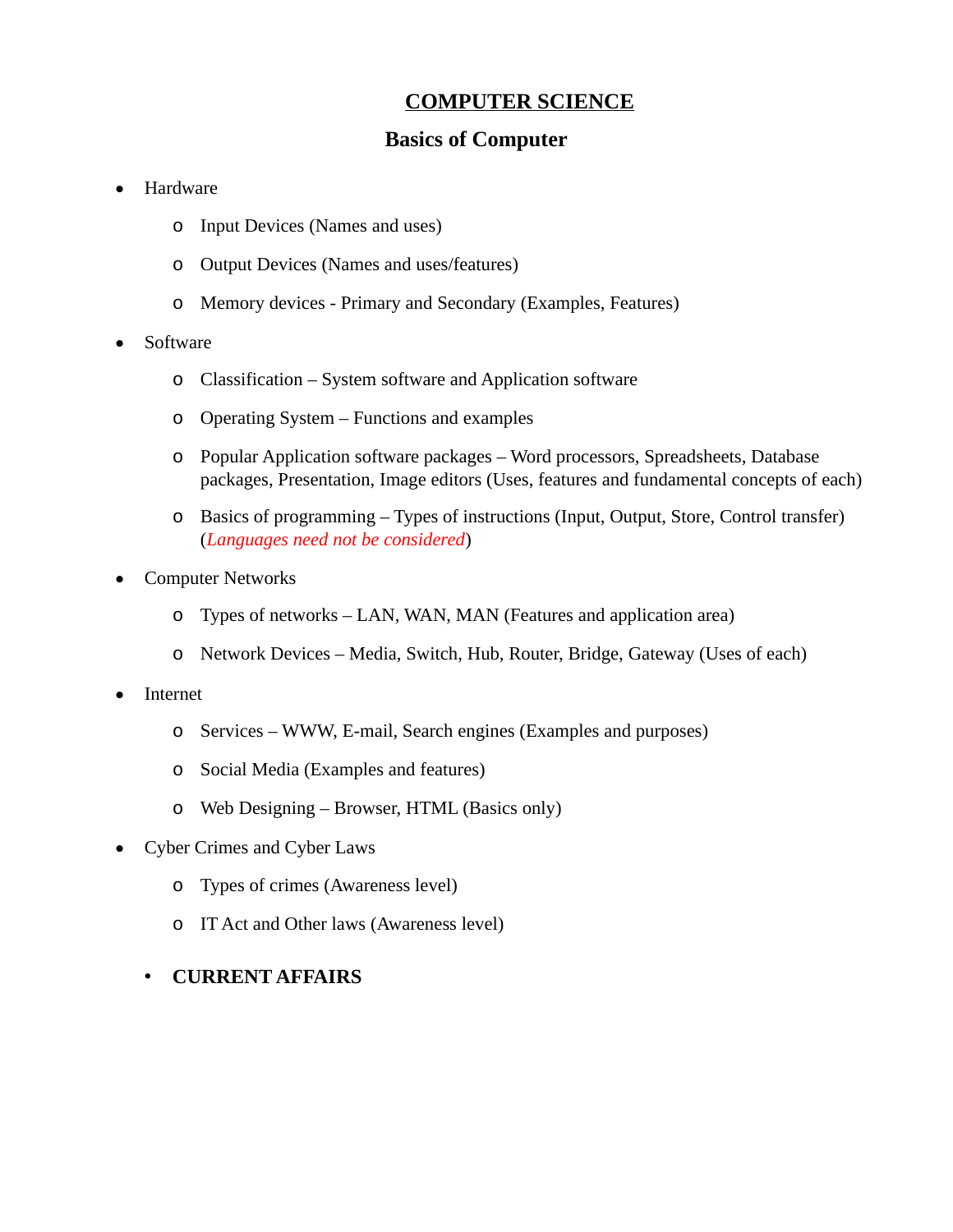## **SCIENCE AND TECHNOLOGY**

- 1. Science and Technology: Nature and scope of Science and Technology, Relevance of S&T, National policy on S&T and innovations, Basics of everyday science, Human body, Public Health and Community Medicine, Food and Nutrition, Health Care. Institutes and Organization in India promoting integration of S&T and Innovation, their activities and contributions, Contribution of Prominent Indian Scientists.
- 2) Technology in Space and Defence: Evolution of Indian Space Programme, ISRO it's activities and achievements, various Satellite Programmes – DRDO-vision, mission and activities.
- 3) Energy requirement and efficiency: India's existing energy needs and deficit, India's energy resources and dependence, Renewable and Non-renewable energy resources, Energy Policy of India – Govt. Policies and Programmes, Energy Security and Nuclear Policy of India.
- 4) Environmental Science : Issues and concerns related to environment, its legal aspects, policies and treaties for the protection of environment at the National and the International level, Environment protection for sustainable development.

 Biodiversity – its importance and concerns, Climate change, International initiatives (Policies, Protocols) and India's commitment, Western Ghats, Features, Characteristics and issues. Forest and wildlife – Legal framework for Forest and Wildlife Conservation in India. Environmental Hazards, Pollution, Carbon Emission, Global Warming.

Developments in Biotechnology, Green Technology and Nanotechnology.

#### **+ Current Affairs**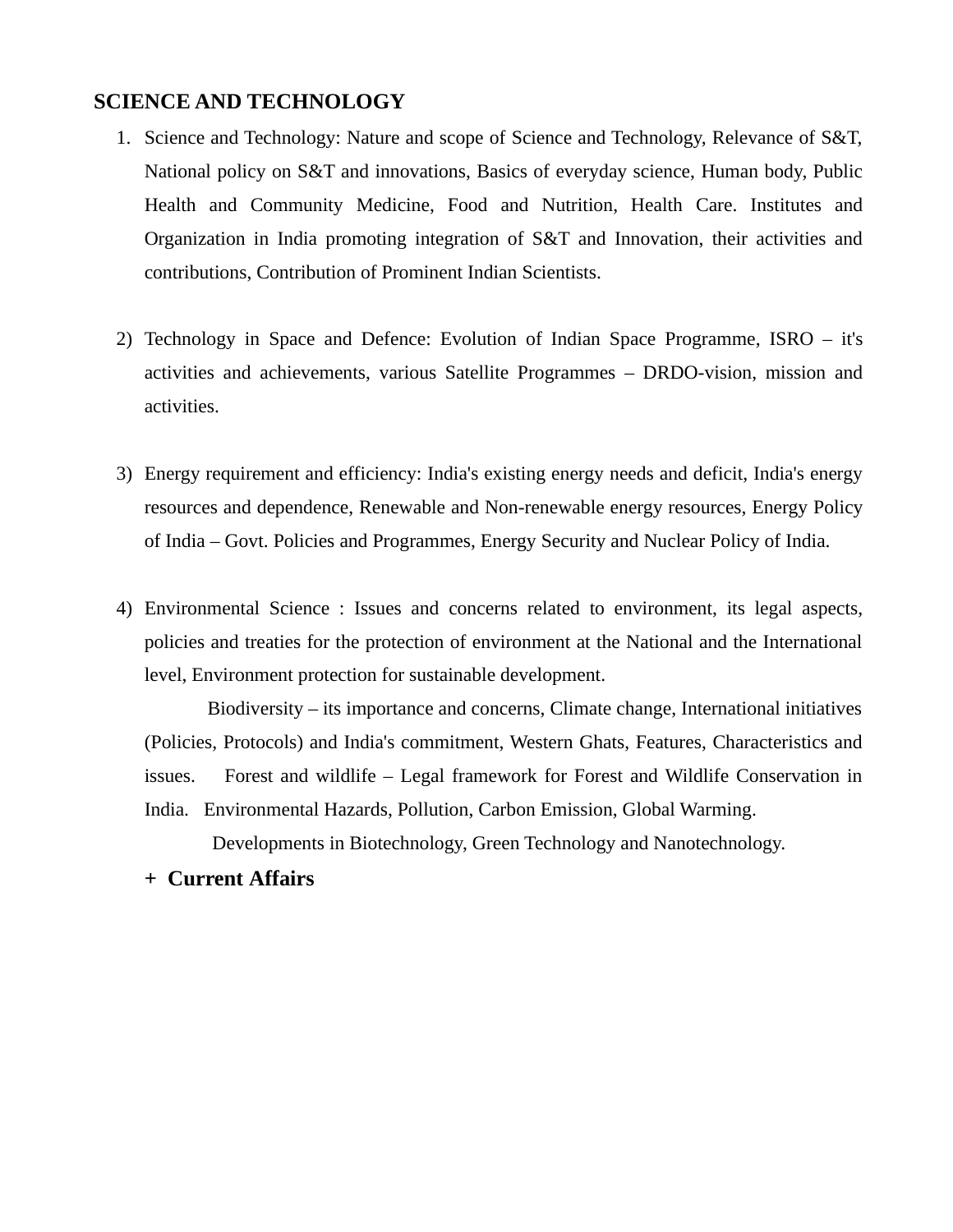#### **SIMPLE ARITHMETIC & MENTAL ABILITY**  <u>A. ലഘു ഗണിതം (Simple Arithmetic)</u>

- 1. സംഖ്യകളും അടിസ്ഥാന ക്രീയകളും (Numbers and Basic Operations)
- 2. ഭിന്നസംഖ്യകളും ദശാംശ സംഖ്യകളും (Fraction and Decimal Numbers)
- 3. GMADO (Percentage)
- 4. ലാഭവും നഷ്ടവും (Profit and Loss)
- 5. സാധാരണ പലിശയും കൂട്ടുപലിശയും (Simple and Compound Interest)
- 6. അംശബന്ധവും അനുപാതവും (Ratio and Proportion)
- 7. സമയവും ദുരവും (Time and Distance)
- 8. സമയവും പ്രവൃത്തിയും (Time and Work)
- 9. ശരാശരി (Average)
- 10. കൃത്യങ്കങ്ങൾ (Laws of Exponents)
- $11.$  ജ്യാമിതീയ രൂപങ്ങളുടെ ചുറ്റളവ്, വിസ്തീർണ്ണം, വ്യാപ്പം തുടങ്ങിയവ (Mensuration)
- 12. പ്രോഗ്രഷനുകൾ (Progressions)

#### **B.** മാനസിക ശേഷി (Mental Ability)

- 1. ശ്രേണികൾ–സംഖ്യാ ശ്രേണികൾ, അക്ഷര ശ്രേണികൾ ('series)
- 2. ഗണിത ചിഹ്നങ്ങൾ ഉപയോഗിച്ചുള്ള പ്രശ്നങ്ങൾ (Problems on Mathematical signs)
- 3. സ്ഥാന നിർണ്ണയ പരിശോധന
- 4. സമാന ബന്ധങ്ങൾ (Analogy) Word Analogy, Alphabet Analogy, Number Analogy
- 5. ഒറ്റയാനെ കണ്ടെത്തുക (Odd man out)
- $6.$  സംഖ്യാവലോകന പ്രശ്നങ്ങൾ
- 7. കോഡിംഗും ഡീകോഡിംഗും (Coding and De coding)
- 8. കൂടുംബ ബന്ധങ്ങൾ (Family Relations)
- 9. ദിശാവബോധം (Sense of Direction)
- 10. ക്ലോക്കിലെ സമയവും കോണളവും (Time and Angles)
- 11. ക്ലോക്കിലെ സമയവും പ്രതിബിംബവും (Time in a clock and its reflection)
- 12. കലണ്ടറും തീയതിയും (Date and Calendar)
- 13. ക്ലറിക്കൽ ശേഷി പരിശോധിക്കുന്നതിനുള്ള ചോദ്യങ്ങൾ (Clerical Ability)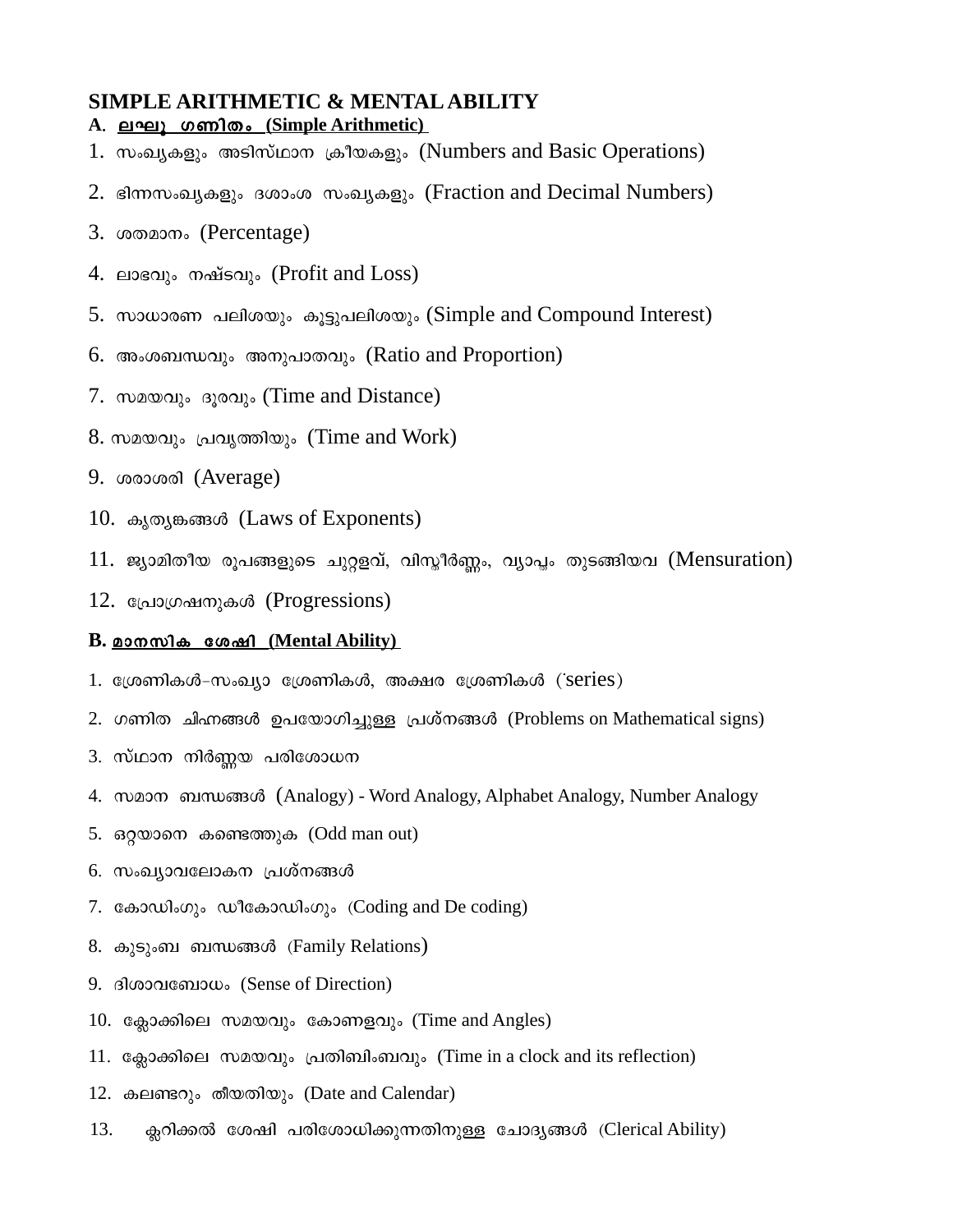# **GENERAL ENGLISH**

## **A. English Grammar**

- 1. Types of Sentences and Interchange of Sentences.
- 2. Different Parts of Speech.
- 3. Agreement of Verb and Subject.
- 4. Confusion of Adjectives and Adverbs.
- 5 Comparison of Adjectives
- 6. Adverbs and Position of adverbs
- 7. Articles The Definite and the Indefinite Articles.
- 8. Uses of Primary and Model Auxiliary Verbs
- 9. Tag Questions
- 10. Infinitive and Gerunds
- 11. Tenses
- 12. Tenses in Conditional Sentences
- 13. Prepositions
- 14. The Use of Correlatives
- 15. Direct and Indirect Speech
- 16. Active and Passive voice
- 17. Correction of Sentences

## **B. Vocabulary**

- **1.** Singular & Plural, Change of Gender, Collective Nouns
- **2.** Word formation from other words and use of prefix or suffix
- **3.** Compound words
- **4.** Synonyms
- **5.** Antonyms
- **6.** Phrasal Verbs
- 7. Foreign Words and Phrases
- 8. One Word Substitutes
- 9. Words often confused
- 10. Spelling Test
- 11. Idioms and their Meanings
- 12. Translation of a sentence/proverb in to Malayalam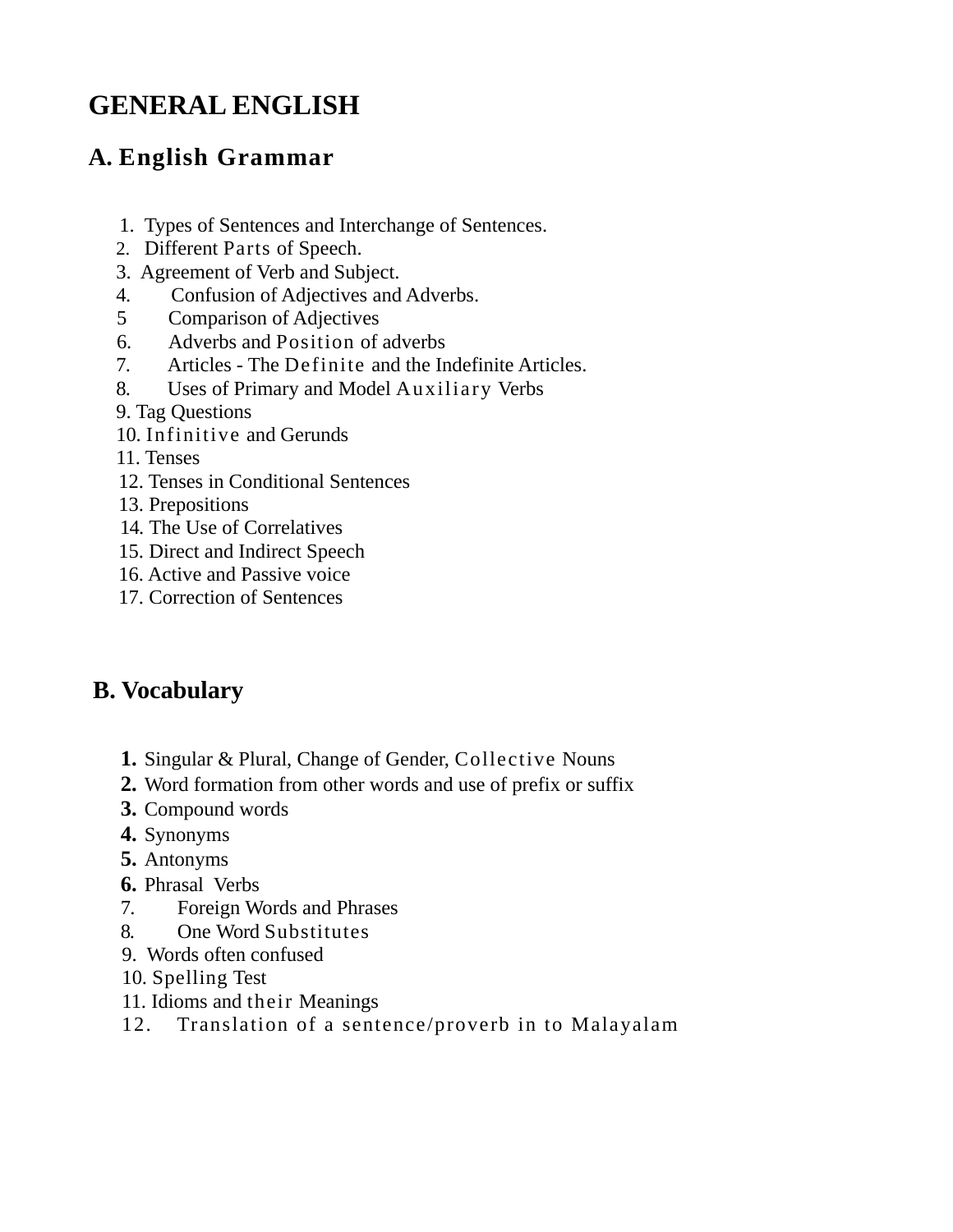## **Regional Language**

## **Malayalam**

- 1) പദക്രദ്ധി
- 2) വാകൃശ്രദ്ധി
- 3) പരിലഭാഷ
- 4) ഒറ്റപദം
- $5)$  പര്യായം
- 6) വ്ിലപരീത പദം
- 7) ഒെശലികൾ പഴഞ്ചൊല്ലകൾ
- 8) സമാനപദം
- 9) േചര്െത്തഴുതക
- 10) സ്ത്രീലിലംഗം പുല്ലിലംഗം
- 11) വ്ചനം
- 12) പിരിച്ചെഴുതൽ
- 13) ഘടക പദം (വാക്യം ചേർത്തെഴുതുക)

## **Kannada**

- **1)** Word Purity / Correct Word
- **2)** Correct Sentence
- **3)** Translation
- **4)** One Word / Single Word / One Word Substitution
- **5)** Synonyms
- **6)** Antonyms
- **7)** Idioms and Proverbs
- **8)** Equivalent Word
- **9)** Join the Word
- **10)** Feminine Gender, Masculine Gender
- **11)** Number
- **12)** Sort and Write